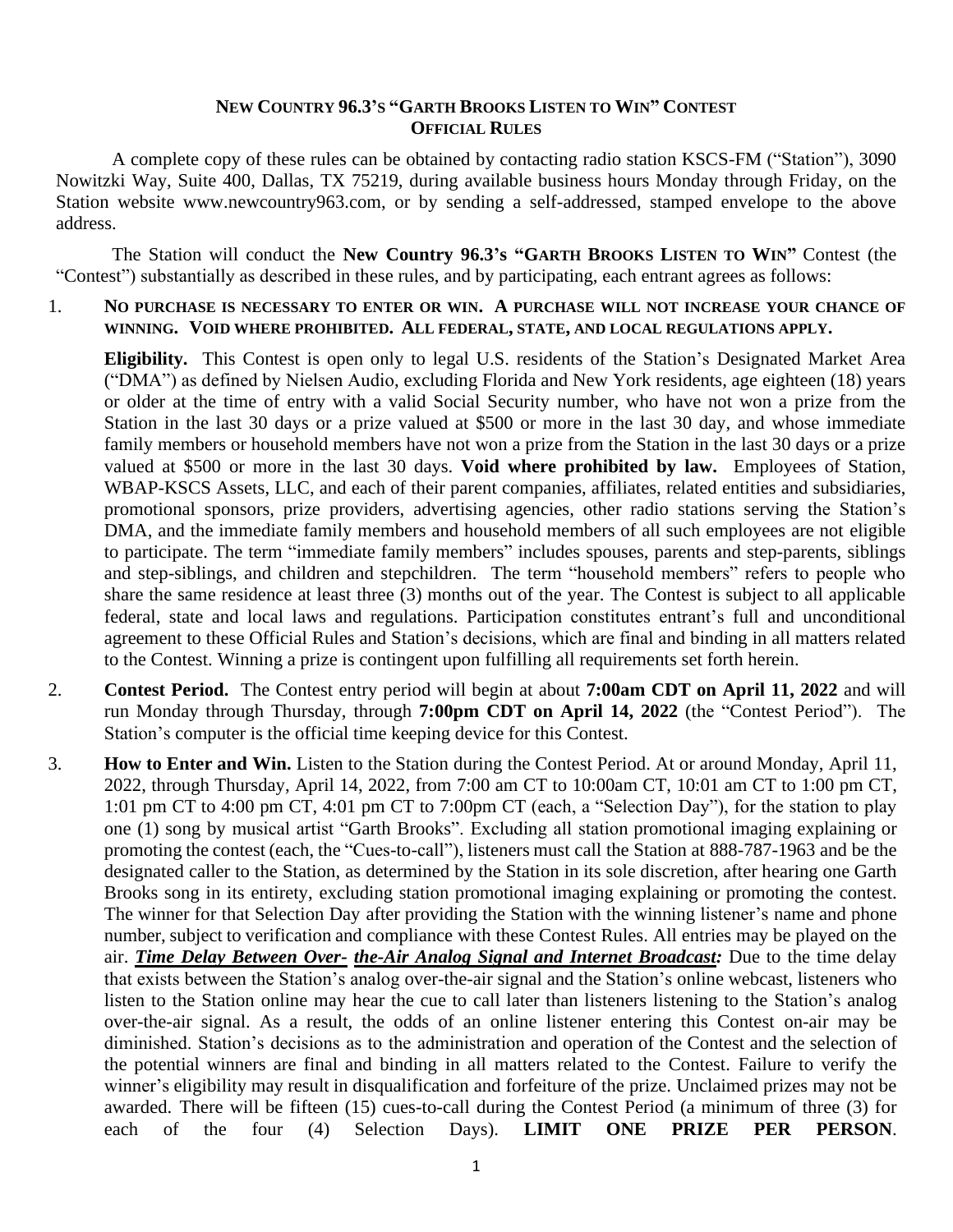- 4. **Verification of Potential Winner.** THE ELIGIBILITY OF ALL POTENTIAL CONTEST WINNERS IS SUBJECT TO VERIFICATION BY STATION WHOSE DECISIONS ARE FINAL AND BINDING IN ALL MATTERS RELATED TO THE CONTEST. The potential winner must continue to comply with all terms and conditions of these Official Rules, and winning is contingent upon fulfilling all requirements. The potential winner may be notified by email and/or telephone call after the date of random drawing and/or winner determination. The potential winner will be required to sign and return to Station, within three (3) days of the date notice is sent, an affidavit of eligibility and a liability/publicity release (except where prohibited) to claim the prize, if applicable. A winner who returns the affidavit of eligibility and liability/publicity release will be deemed to have accepted the contest prize and thereafter will not be permitted to rescind their acceptance of the prize and/or return the prize. If a potential winner cannot be contacted, fails to sign and return the affidavit of eligibility and/or the liability/publicity release within the required time period (if applicable), or if the prize or prize notification is returned as undeliverable, potential winner forfeits prize. In the event that the potential winner of a prize is disqualified for any reason, Station may award the applicable prize to an alternate winner by random drawing from among all remaining eligible entries. Unclaimed prizes may not be awarded.
- 5. **Prizes.** Twelve (12) prizes will be awarded in this Contest. Each winner will receive: two (2) tickets to see Garth Brooks at AT&T Stadium in Arlington, TX on Saturday, July 30, 2022.

The approximate retail value ("ARV") of each prize is two hundred dollars (\$200.00).

**TOTAL ARV OF ALL CONTEST PRIZES IS: TWO THOUSAND FOUR HUNDRED DOLLARS (\$2,400.00).**

**For entry to the prize event(s), each event attendee may be required to show valid proof of vaccination against the COVID-19 virus and/or valid proof of a negative test for the COVID-19 virus within 72 hours (or such other time as the event organizers require) prior to the event(s). Attendees are encouraged to check event organizers' website prior to attending the event for upto-date information on event attendance requirements.**

Winner is responsible for all taxes associated with prize receipt and/or use. Odds of winning a prize depend on a number of factors including the number of eligible entries received during the Contest Period and listeners participating at any given time.

There is no substitution, transfer, or cash equivalent for prizes, except that the Station may, in its sole discretion and to the extent permitted by law, substitute prizes of comparable value or cash. The prizes are expressly limited to the item(s) listed above and do not include taxes, gratuities or any other expenses. Any tickets and/or gift certificates/cards awarded as part of a prize will be subject to the terms and conditions set forth by the issuer and are valid only on the date(s) printed on the tickets or gift certificates/cards. Other restrictions may apply.

If any prize or a portion of any prize is postponed, cancelled, or otherwise unavailable due to disease, epidemic, pandemic, quarantine, any acts of government and/or any reason that is beyond the control of Station or any Sponsor, then no substitution shall be provided. Station and any Sponsors make no representation or warranty about the safety of any prize. By accepting and using a prize, each winner acknowledges and assumes all risks of accepting and using the prize, and any other risks associated with the prize.

6. **Entry Conditions and Release.** By entering, each entrant agrees to: (a) comply with and be bound by these Official Rules and the decisions of the Station, which are binding and final in all matters relating to this Contest; (b) release and hold harmless Station, Cumulus Media New Holdings Inc., and each of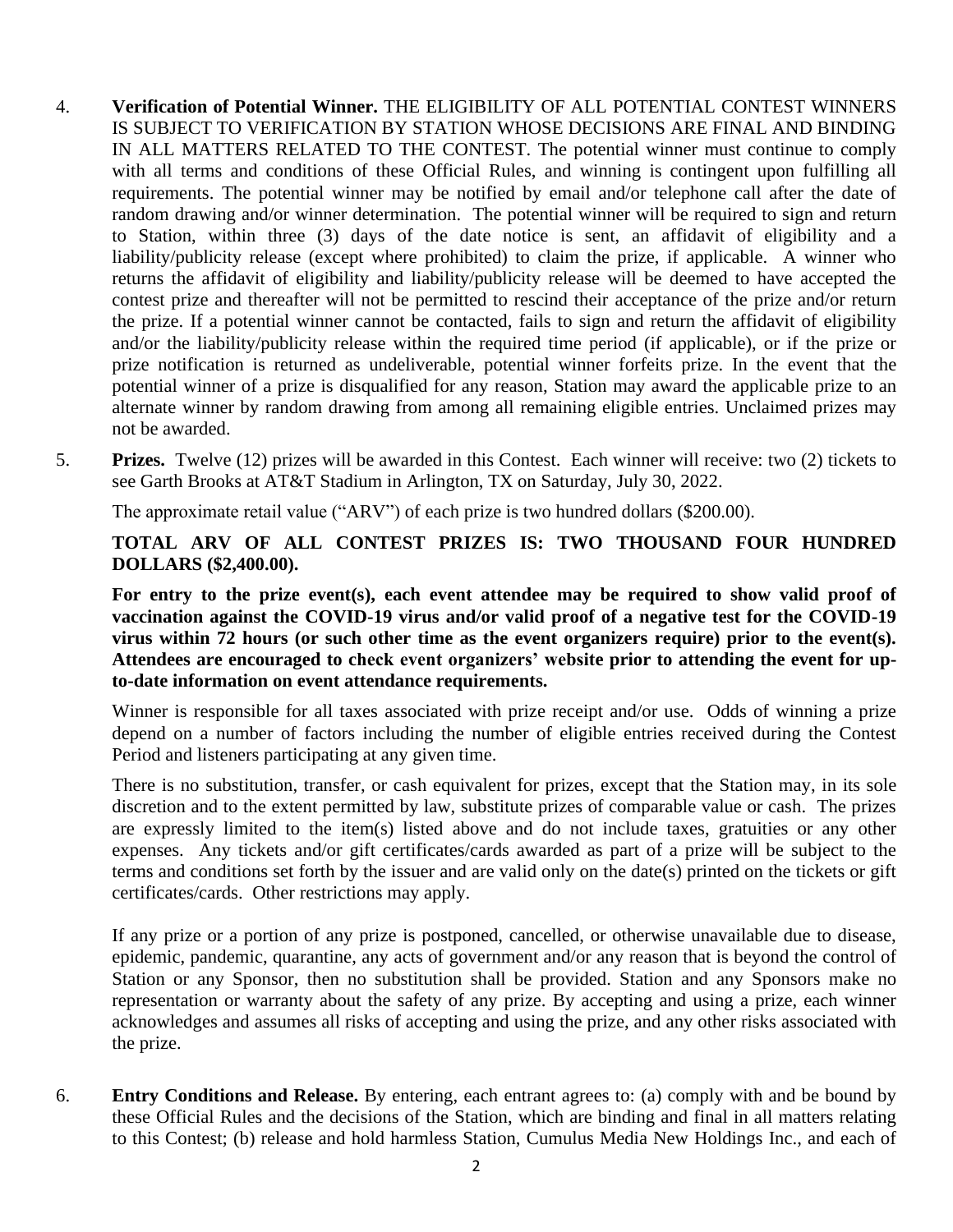their affiliated companies, participating sponsors, the prize suppliers and any other organizations responsible for sponsoring, fulfilling, administering, advertising or promoting the Contest, and each of their respective past and present officers, directors, employees, agents and representatives (collectively, the "Released Parties") from and against any and all claims, expenses, and liability, including but not limited to negligence and damages of any kind to persons and property, including but not limited to invasion of privacy (under appropriation, intrusion, public disclosure of private facts, false light in the public eye or other legal theory), defamation, slander, libel, violation of right of publicity, infringement of trademark, copyright or other intellectual property rights, property damage, or death or personal injury arising out of or relating to a entrant's entry, creation of an entry or submission of an entry, participation in the Contest, acceptance or use or misuse of prize (including any travel or activity related thereto) and/or the broadcast, exploitation or use of entry; and (c) indemnify, defend and hold harmless the Released Parties from and against any and all claims, expenses, and liabilities (including reasonable attorneys' fees) arising out of or relating to an entrant's participation in the Contest and/or entrant's acceptance, use, non-use or misuse of the prize.

- 7. **Publicity.** Participation in the Contest constitutes entrant's consent to use by the Station and its agent of entrant's name, likeness, photograph, voice, opinions, entry, and/or biographical information (including hometown and state) for promotional purposes in any media, worldwide, without further payment or consideration, unless otherwise prohibited by law.
- 8. **Taxes.** All State, Local, Federal and/or other taxes, duties, tariffs, title fees, licensing fees, or other fees for prizes awarded become the sole responsibility of the winner. All those who win a prize or prizes valued \$600 or more in any given year will be issued an IRS Form 1099 to report their winnings.
- 9. **General Conditions.** Station reserves the right to cancel, suspend and/or modify the Contest, or any part of it, if any fraud, technical failures or any other factor beyond Station's reasonable control impairs the integrity or proper functioning of the Contest, as determined by Station in its sole discretion. Station reserves the right in its sole discretion to disqualify any individual it finds to be tampering with the entry process or the operation of the Contest or to be acting in violation of these Official Rules or acting in an unsportsmanlike or disruptive manner. Any attempt by any person to deliberately undermine the legitimate operation of the Contest may be a violation of criminal and civil law, and, should such an attempt be made, Station reserves the right to seek damages from any such person to the fullest extent permitted by law. Station's failure to enforce any term of these Official Rules shall not constitute a waiver of that provision.
- 10. **Limitations of Liability.** The Released Parties are not responsible for: (a) any incorrect or inaccurate information, whether caused by Station, entrants, printing errors or by any of the equipment or programming associated with or utilized in the Contest; (b) technical failures of any kind, including but not limited to malfunctions, interruptions, or disconnections in phone lines or network hardware or software; (c) unauthorized human intervention in any part of the entry process or the Contest; (d) technical or human error that may occur in the administration of the Contest or the processing of entries; or (e) any injury or damage to persons or property that may be caused, directly or indirectly, in whole or in part, from entrant's participation in the Contest or receipt or use, non-use or misuse of any prize. No more than the stated number of prizes will be awarded. In event that a production, technical, programming or other error causes more than stated number of prizes as set forth in these Official Rules to be claimed, Station reserves the right to award only the stated number of prizes by a random drawing among all legitimate, unawarded, eligible prize claims.
- 11. **Disputes.** Entrant agrees that: (a) any and all disputes, claims and causes of action arising out of or connected with this Contest, or any prizes awarded, shall be resolved individually, without resort to any form of class action; (b) any and all disputes, claims and causes of action arising out of or connected with this Contest, or any prizes awarded, shall be resolved exclusively by the United States District